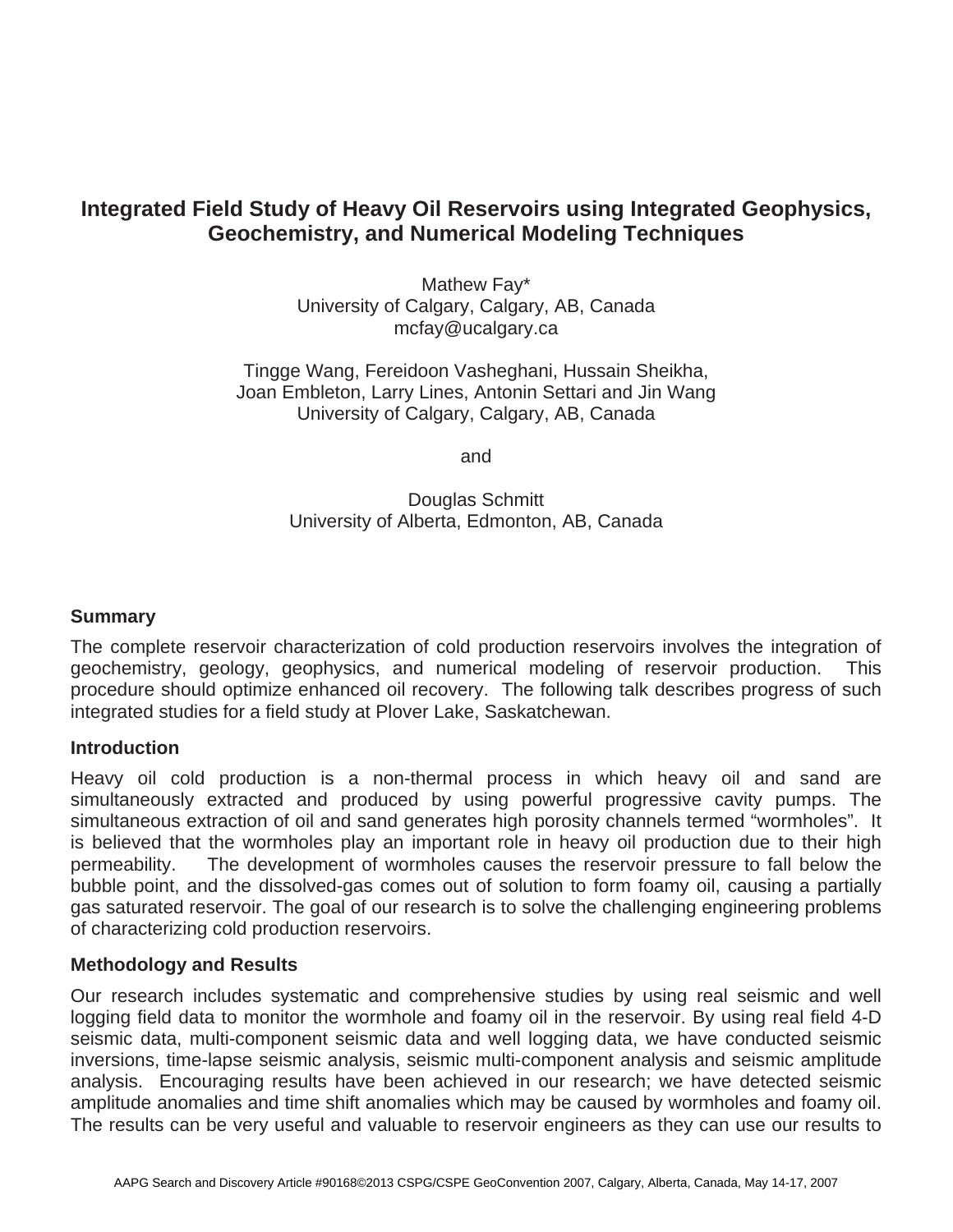determine well spacing, to optimize infill drilling, and to plan production strategies in heavy oil cold production. The use of a 4-D velocity analysis is also a great tool for detecting and monitoring the wormholes and foamy oil since the seismic wave velocities are very sensitive to the changes in the reservoir porosity and fluid saturation. These velocities can also be used to monitor the behavior of the reservoir during the post cold production when using secondary recovery methods such as water flooding or thermal recovery."

Our understanding of the cold production effects in the reservoir has advanced through lab experiments, modeling studies, and the evaluation of field observations. Studies such as those presented by Lines et al. (2005) show that the combined effects of both wormholes and foamy oil could cause seismic amplitude anomalies and travel-time delays within the drainage regions in the cold production reservoirs. Rock physics studies (such as Chen et al., 2004), including laboratory measurements, are used to better understand how the seismic anomalies are related to reservoir changes. In addition to the analysis of seismic and rock physics data, a more complete understanding of reservoir production is achieved by the use of geochemical analysis. By using solvent extraction and solid phase separation of heavy oils followed by gas chromatography mass spectrometry analysis (Fay et al., 2006), we can obtain detailed composition of petroleum. In this paper, we present a state-of-the-art case history study from Plover Lake, Saskatchewan. Geochemical core analysis from the Plover Lake Field shows two distinct sub-compartments of the reservoir based on composition. Allocating produced fluids to different depths in the oil column is possible using this approach. This information will be used in conjunction with the other researchers in the group to put together a comprehensive picture of the Plover Lake Field. We hope to correlate seismic anomalies with petroleum compositional trends by using advanced reservoir simulations in future work.

Elastic wave laboratory studies are also progressing at the U of Alberta Experimental Geophysics Group laboratory (ref. Qin and Schmitt, 2006). There have been a number of difficulties in obtaining appropriate signal through the highly attenuating samples, but these have been overcome to some degree by a redesign of the transducers employed. Modeling of visco-elastic responses that might be encountered have also been carried out.

While tremendous experimental and modeling studies have been devoted to understanding the anomalous behaviour exhibited by heavy oil reservoirs that are subjected to solution gas drive, there is still some uncertainty about the contribution of some of the rock and fluid parameters. The role of the micro-bubbles which are smaller than the pore size and can flow with the oil for example is amid these parameters that still under debate regarding their existence or their contribution in this process.

The current research examines the existence and flow of micro-bubbles and their contribution to heavy oil recovery. The theory of the micro-bubbles flow is examined by measuring the density of the flowing fluids as they exit the porous media. This work tackles this issue from a macroscopic scale by performing some depletion tests under different conditions to elucidate the role of microbubbles and whether or not they are important. Slow and fast depletion experiments were performed and the results arrived at by these tests were analyzed. The implications of these observations in modeling foamy oil flow are also presented. Both lab and numerical studies allow us to better understand the complexities of cold production.

Numerical modeling of such complexity is of particular interest to the field operators. Ideal predictions can assist oil producers to not only design better pumping schemes for sand control, but also optimize oil production and ensure wellbore stability. In this paper, the authors present an integrated modular approach to quantitatively predict sand production and enhanced oil recovery.